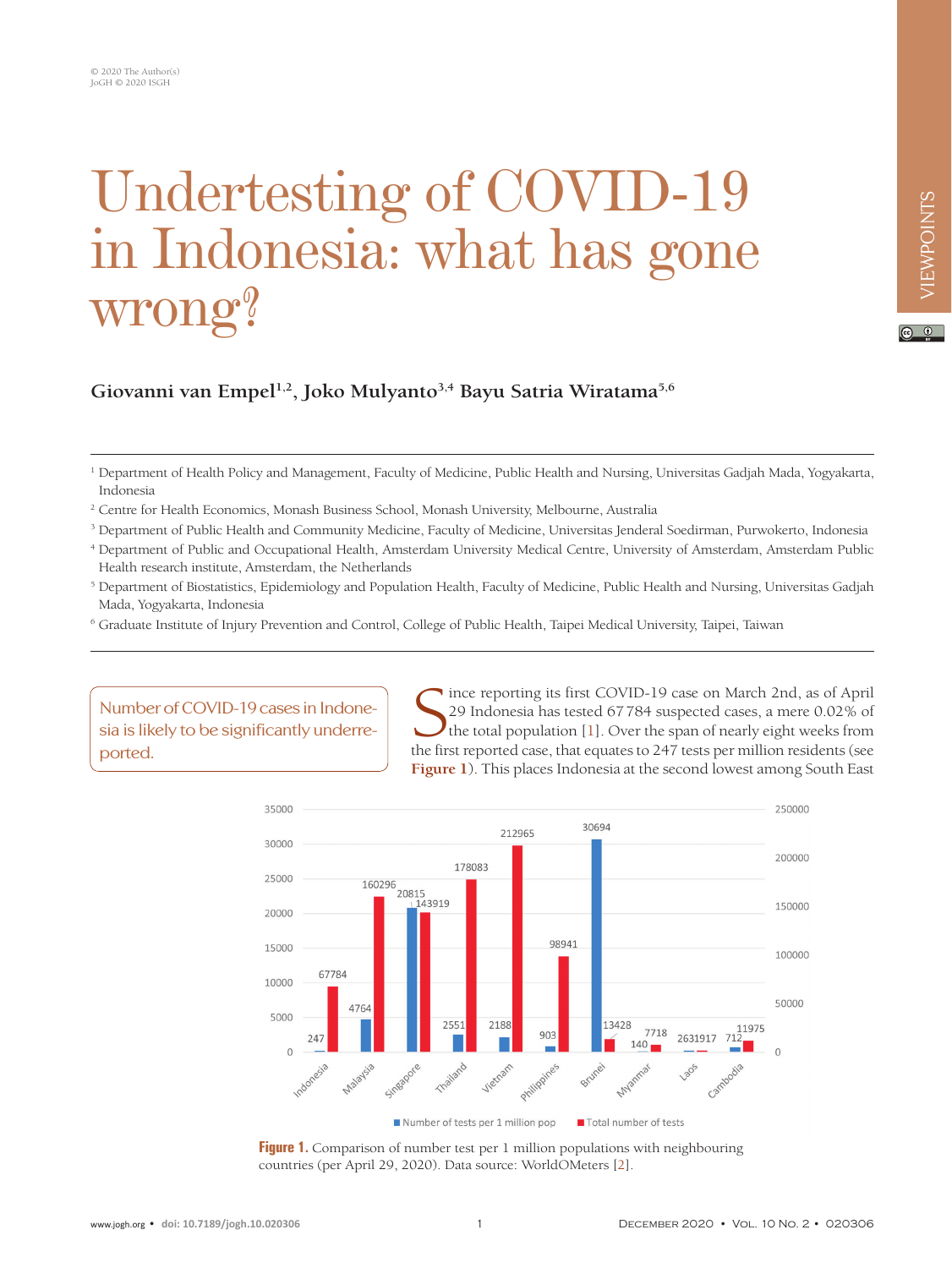Lack of testing capacity is a result of delayed policy response.

Asian countries. To draw a comparison, Singapore and Malaysia have nearly 20000 and 4700 tests per million residents, respectively.

A country of 267 million and the fourth largest in the world, Indonesia reports a relatively small number of confirmed COVID-19 cases compared to other affected countries. Until 29 April 2020, official data showed that Indonesia had 9771 confirmed cases and 784 confirmed deaths [\[1](#page-2-0)]. With a case fatality rate of 8.0%, this puts Indonesia at the top among neighbouring countries, and 9th globally [\[2](#page-2-1)]. This raises a lot of questions surrounding

the general capacity of COVID-19 testing in Indonesia.

Many experts believe that the low number of cases were massively underreported due to our low testing capacity. This concern is substantiated by the low number of tests by the Indonesian health authority. Moreover, throughout the first month following the first reported case, Indonesia had only averaged around 27 tests per day.

#### QUESTIONABLE POLICY RESPONSE

Reports of downplaying the risk of COVID-19 by Indonesian authorities is well documented [[3](#page-2-2)]. Weeks before the first reported case, on one occasion at a Parliament hearing, the Indonesian Health Minister said that strategies and measures to prevent COVID-19 are in place [\[4](#page-2-3)]. The reality seems to be the opposite.

The first official testing protocol for COVID-19 was published on March 16, just two weeks after the Ministry of Health reported the first case. The protocol requires all specimens to be examined at the Central Laboratory of the National Institute of Health Research and Development, Ministry of Health located in the capital Jakarta. This means hospitals throughout Indonesia were required to send the specimen to Jakarta, creating significant delays – up to 10 days – for the results to be finalised.

This requirement also created a massive bottleneck of the testing process due to mismatches in the resource capacity and the demand for high volume testing. Not long after the first protocol was published, the Ministry of Health (MoH) expanded designated test centres to ten MoH owned laboratories across Indonesia. While this move looks like a proper response, there were questions on the non-involvement of non MoH owned experienced laboratory centres available within the Indonesian Medical Schools. Research suggests that health laboratory infrastructure is one weak link in the health system [\[5\]](#page-2-4).

The reluctance by the Health authority to decentralise the testing process persists amid enormous public pressure and even when provincial leaders have shown initiative in assisting the testing process. Only after the President formally instructed to expand the testing capacity in the early April 2020 (4 weeks after the initial confirmed case was recorded), then the health authority started to decentralise the testing process to 48 public-owned laboratories. The Government has set an ambitious target to achieve 10000 tests per day in immediate time albeit no clear timeline for the target. While the number of RT-PCR machines are relatively sufficient, there is a shortage of the testing kits such as reagent and Virus Transport Media



Photo: Image by [Michal Jarmoluk](https://pixabay.com/users/jarmoluk-143740/?utm_source=link-attribution&utm_medium=referral&utm_campaign=image&utm_content=2815631) from [Pixabay.](utm_source=link-attribution&utm_medium=referral&utm_campaign=image&utm_content=2815631)

which likely need to import from outside Indonesia. These shortages are foreboding with the demand for tests increasing to around 2000 tests per day (a number which is yet still far below the aimed target).

Testing protocol is also a contributing factor to the low number of testing. Contrary to WHO guidelines, the official national guidelines [[6](#page-2-5)] distinguishes suspect cases into two different categories. The first category is called person under surveillance which is defined as individuals who have mild acute respiratory infection symptoms with travel history from outbreak area or history of close contact to confirmed cases. Per April 29, there are more than 200000 cases identified in this category. The second category is patients under surveillance which de-